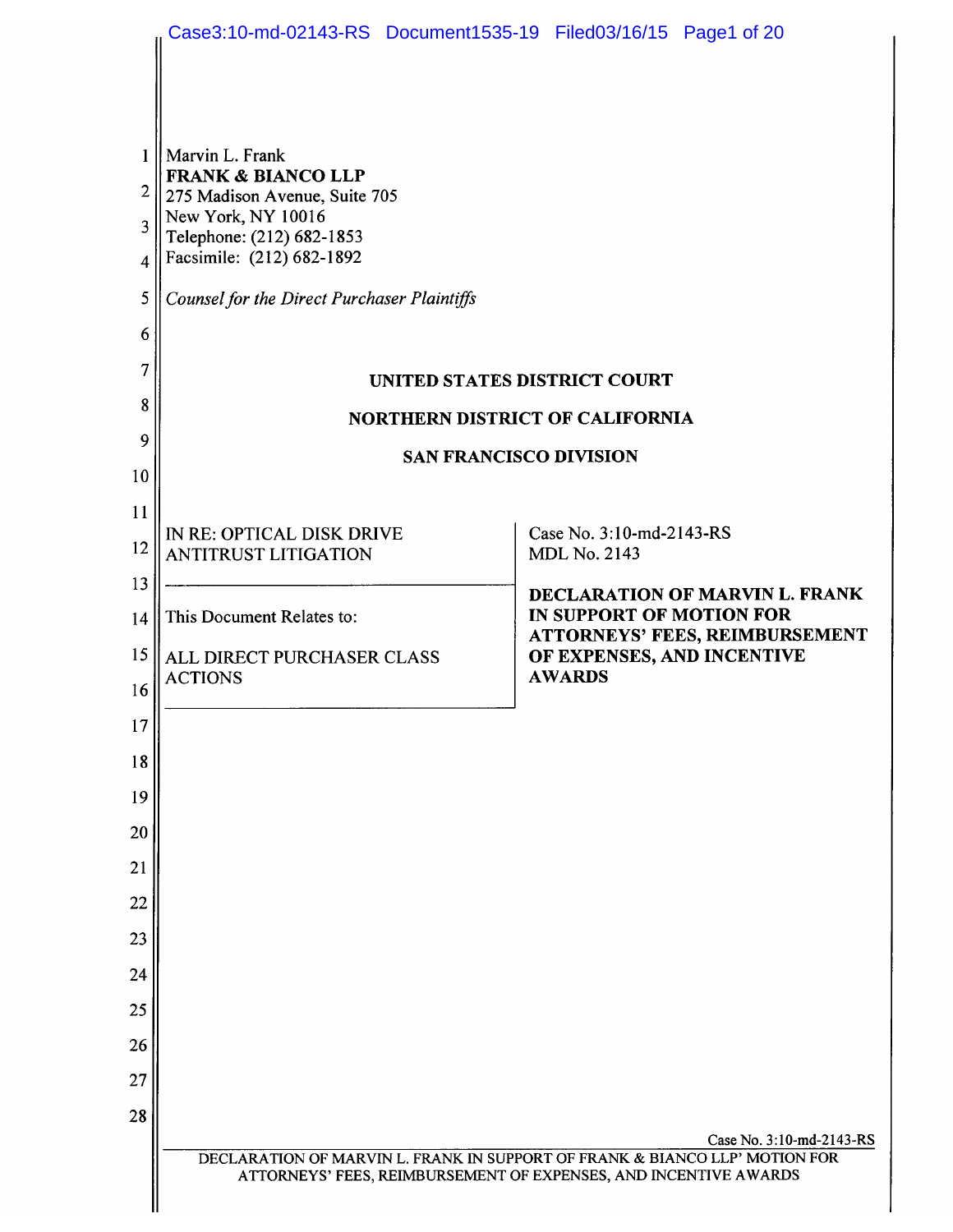$\mathbf{1}$ I, Marvin L. Frank, declare and state as follows:

 $\overline{2}$  $1.$ I am managing partner of the law firm of Frank & Bianco LLP. I submit this declaration in support of Direct Purchaser Plaintiffs ("DPP") joint application for an award of 3 attorneys' fees in connection with the services rendered in this litigation. I make this Declaration 4 based on my own personal knowledge, and if called as a witness, I could and would competently 5 testify to the matters stated herein. 6

 $2.$ My firm has served as counsel to Ashley Tremblay, the named plaintiff 7 representing the class of direct purchasers of defendant Sony's products and as counsel for the 8 Direct Purchaser Class ("Class") throughout the course of this litigation. The background and 9  $10$ experience of Frank & Bianco LLP and its attorneys are summarized in the *curriculum vitae* attached hereto as Exhibit 1. 11

 $\overline{3}$ . Frank & Bianco LLP has prosecuted this litigation solely on a contingent-fee basis,  $12$ and has been at risk that it would not receive any compensation for prosecuting claims against the 13 Defendants. While Frank & Bianco LLP devoted its time and resources to this matter, it has  $14$ foregone other legal work for which it would have been compensated. 15

 $4.$ During the pendency of the litigation, Frank & Bianco LLP performed the 16 following work: reviewed all motions, orders, communications, and other documents on behalf of  $17$ Plaintiff Tremblay; reviewed Plaintiff Tremblay's documents; kept Plaintiff Tremblay up to date 18 with phone calls and emails, including answering Plaintiff's questions and concerns; coordinated 19 with co-counsel regarding Plaintiff Tremblay through emails and telephone calls; prepared 20 Plaintiff Tremblay for deposition; defended Plaintiff Tremblay's deposition in Seattle; reviewed 21 Chinese language documents produced by Chinese defendants; reviewed the amended complaint 22 on behalf of Plaintiff Tremblay. 23

5. Attached hereto as Exhibit 2 is my firm's total hours and lodestar, computed at 24 historical rates, for the period of May 7, 2010 through December 31, 2014. This period reflects 25 the time spent after the appointment of the Chairman of the Executive Committee for the DPPs 26  $27$ (the "Chairman") in this litigation. The total number of hours spent by Frank & Bianco LLP 28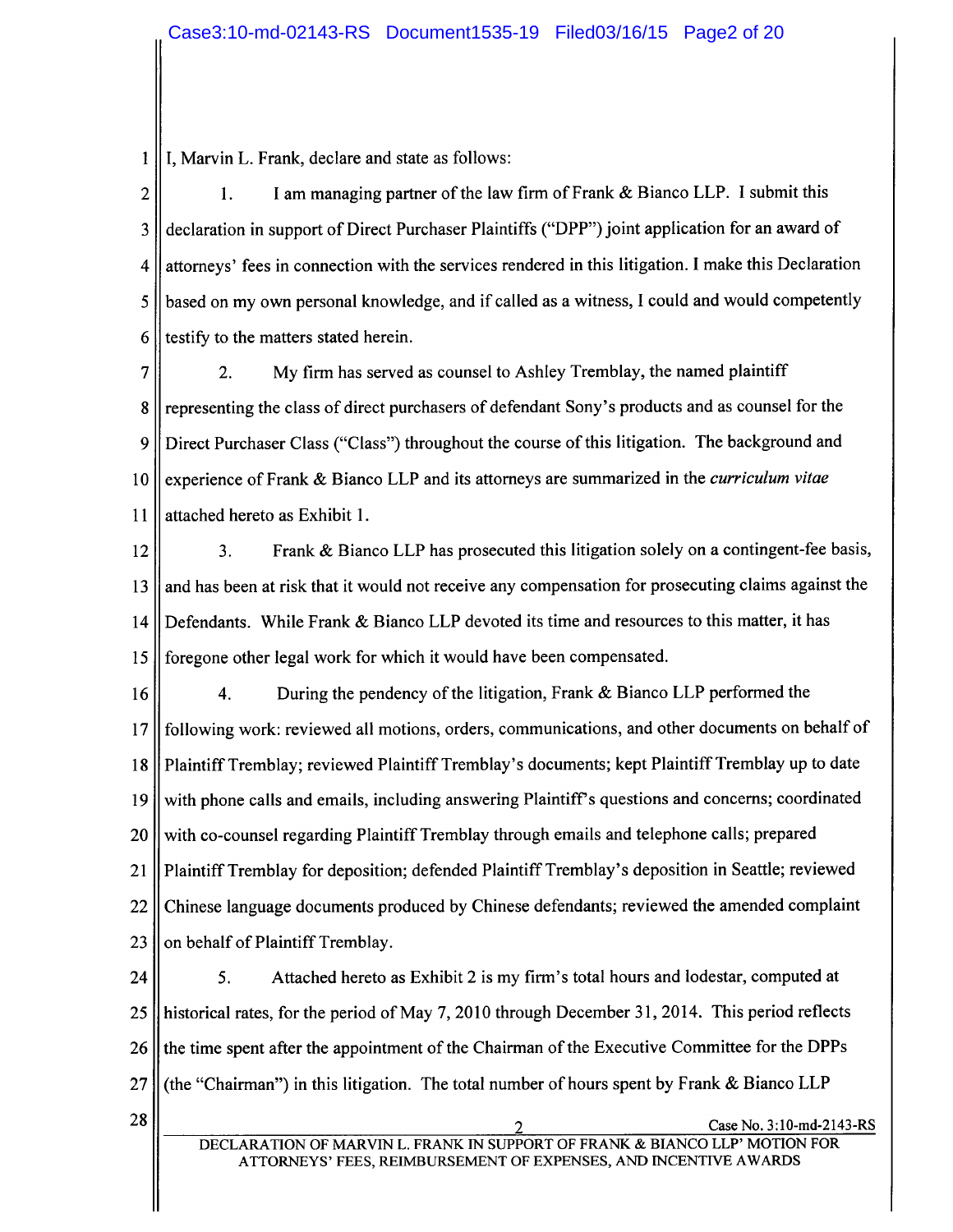$\mathbf{1}$ during this period of time was 413.85, with a corresponding lodestar of \$196,882.50. This summary was prepared from contemporaneous, daily time records regularly prepared and  $\overline{2}$ maintained by my firm. The lodestar amount reflected in Exhibit 2 is for work assigned by the 3 Chairman, and was performed by professional staff at my law firm for the benefit of the Class.  $\overline{4}$ 

The hourly rates for the attorneys and professional support staff in my firm 6. 5 included in Exhibit 2 are the usual and customary hourly rates charged by Frank & Bianco LLP. 6

 $\overline{7}$ My firm has expended a total of \$4,052.26 in unreimbursed costs and expenses in 7. connection with the prosecution of this litigation. These costs and expenses are broken down in 8 9 the chart attached hereto as Exhibit 3. They were incurred on behalf of Direct Purchaser Plaintiffs by my firm on a contingent basis, and have not been reimbursed. The expenses incurred in this  $10$ action are reflected on the books and records of my firm. These books and records are prepared  $11$ from expense vouchers, check records and other source materials and represent an accurate 12 recordation of the expenses incurred. 13

Frank & Bianco LLP also paid a total of \$10,000 in assessments for the joint 8. 14 15 prosecution of the litigation against the Defendants.

I have reviewed the time and expenses reported by my firm in this case which are 16 9. included in this declaration, and I affirm that they are true and accurate.  $17$ 

I declare under penalty of perjury under the laws of the United States of America that the 18 foregoing is true and correct. Executed on this 27th day of February, 2015 at New York, New 19 York. 20

21

22

23

24

25

26

27

28

MARVIN L. FRANK

Case No. 3:10-md-2143-RS DECLARATION OF MARVIN L. FRANK IN SUPPORT OF FRANK & BIANCO LLP' MOTION FOR ATTORNEYS' FEES, REIMBURSEMENT OF EXPENSES, AND INCENTIVE AWARDS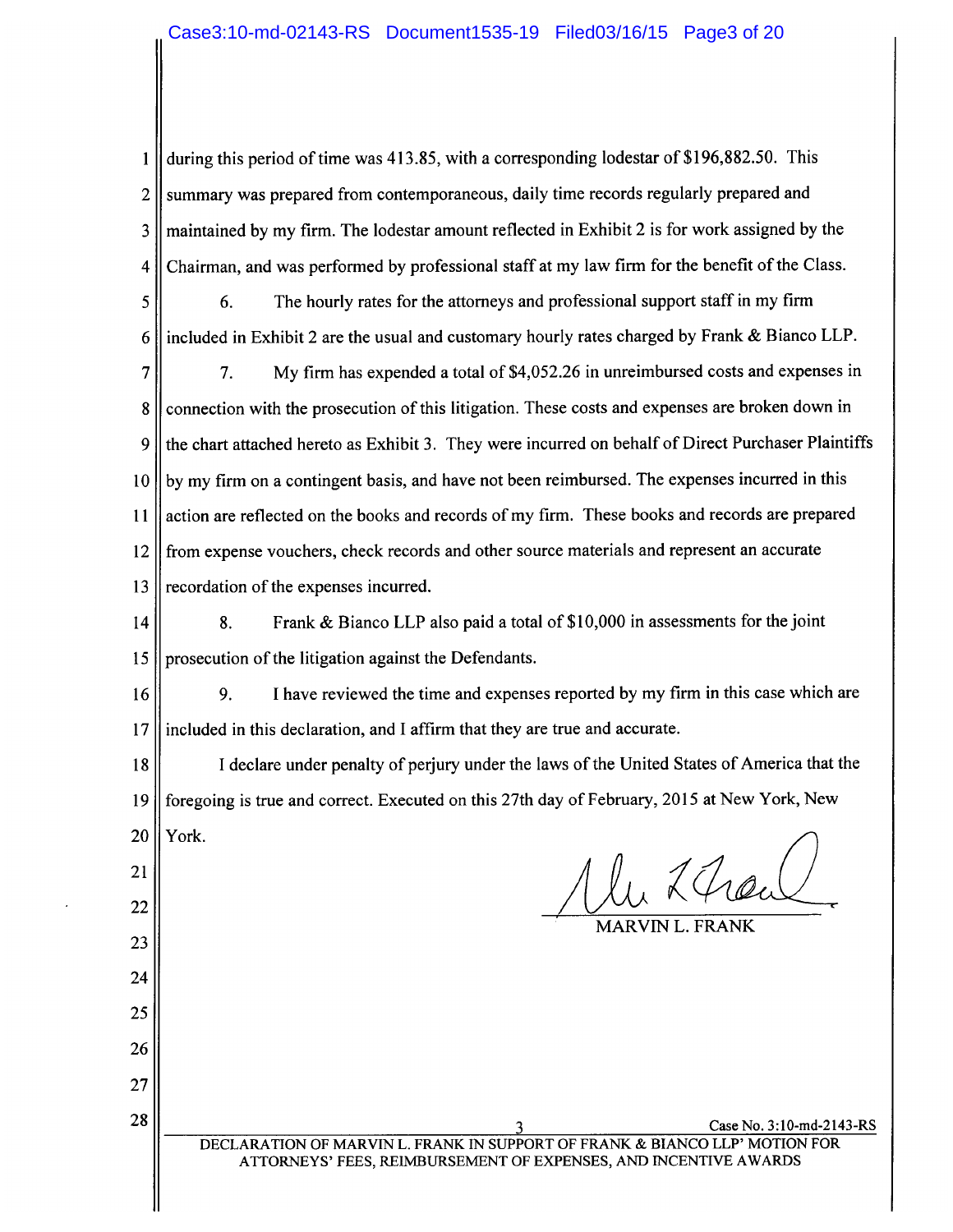Case3:10-md-02143-RS Document1535-19 Filed03/16/15 Page4 of 20

### **EXHIBIT 1**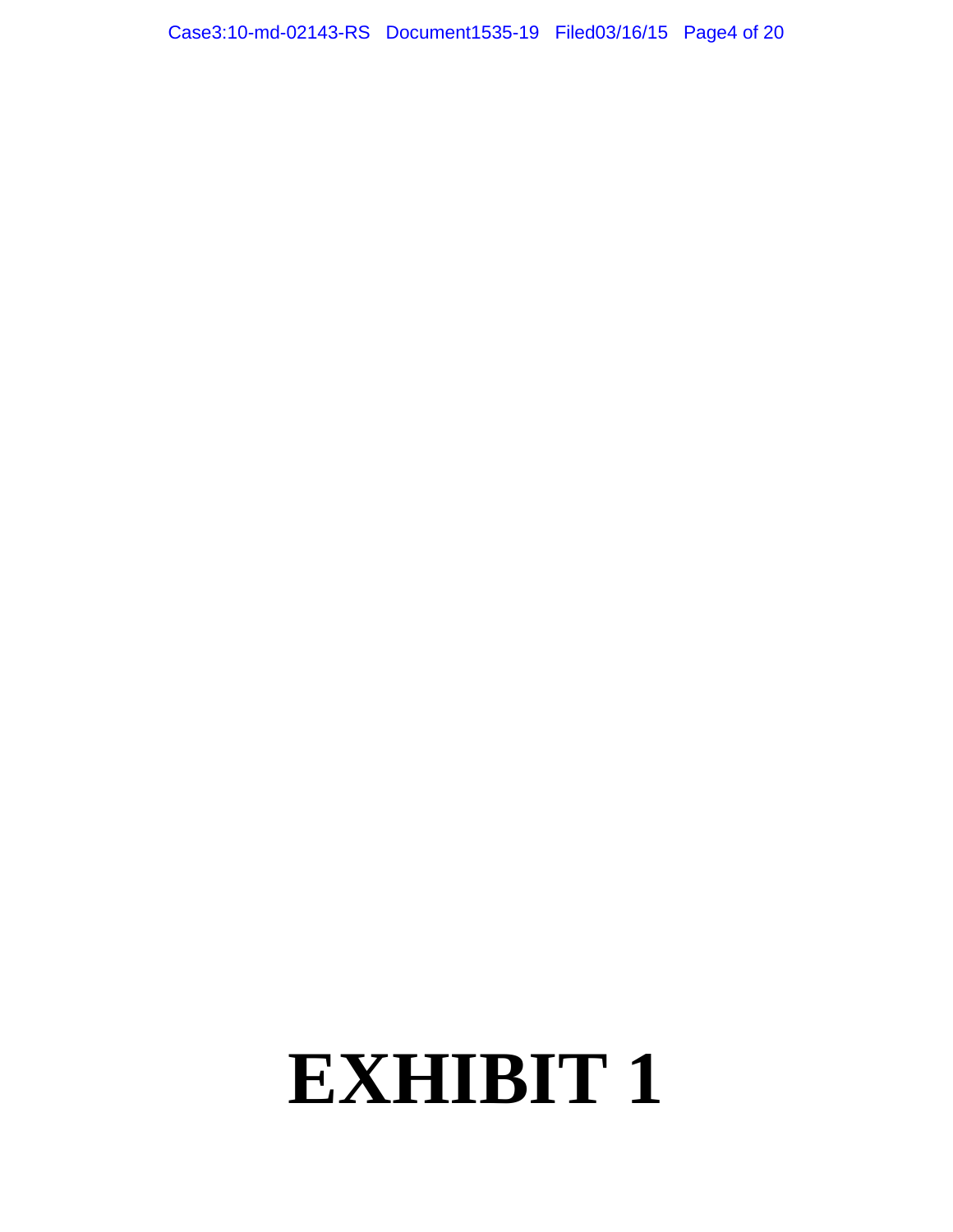### FRANK & BIANCOLLP **ATTORNEYS AT LAW**

### FIRM RESUME

Case3:10-md-02143-RS Document1535-19 Filed03/16/15 Page5 of 20

**275 MADISON AVENUE** NEW YORK, NY 10016

TELEPHONE: (212) 682-1818 U.S. TOLL FREE: (800) 497-8076 FACSIMILE: (212) 682-1892 info@frankandbianco.com www.frankandbianco.com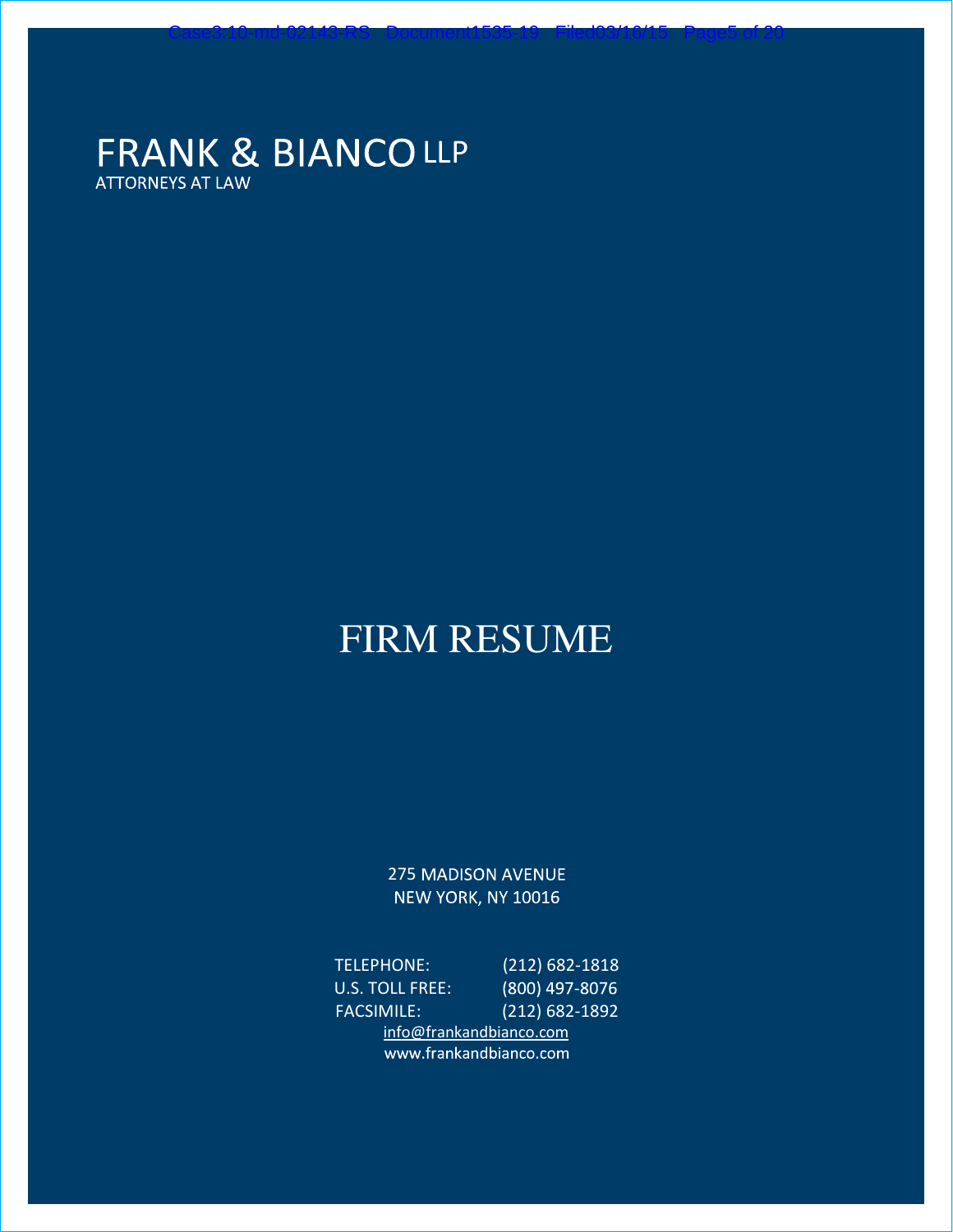#### *FRANK & BIANCO LLP CONCENTRATES ITS PRACTICE IN CLASS ACTION LITIGATION, PARTICULARLY IN CASES INVOLVING ANTITRUST LAW, FEDERAL SECURITIES LAW, AND CONSUMER PROTECTION.*

#### *ANTITRUST*

FRANK & BIANCO, and its predecessor firms, represent commodity purchasers, hospitals, retailers, and individuals nationwide in complex federal antitrust litigation. The following is a small representative example of the firm's antitrust experience:

#### Commodities Antitrust Actions:

*In re Flat Glass Antitrust Litigation In re Packaged Ice Antitrust Litigation In re Fresh and Process Potatoes Antitrust Litigation* 

Pharmaceutical Antitrust Actions

*In re Plasma – Derivative Protein Therapies Litigation In re Blood Reagents Litigation Skelaxin (Metaxalone) Antitrust Litigation In re Lipitor Antitrust Litigation*

#### Consumer Products Antitrust Actions

*Kleen Products Corp. v. Packaging Corp. of Amer. In re Food Service Equipment Hardware* 



*Antitrust Litigation*

*In re Air Cargo Carrier Antitrust Litigation McDonough v. Toys "R" Us In re Fasteners Antitrust Litigation In re Cathode Ray Tube (CRT) Antitrust Litigation In re Trans Pacific Passenger Air Transportation Antitrust Litigation Slattery v. Apple Computer Inc.*; *In re Aftermarket Filters Antitrust Litigation In re Korean Airlines Co. Ltd. Antitrust Litigation In re Refrigerant Compressors Antitrust Litigation*

#### Financial Antitrust Actions

*In re American Express Antitrust Litigation Dahl v. Bain Capital Partners Payment Card Interchange Fee and Merchant Discount Antitrust Litigation*

#### *SECURITIES FRAUD*

FRANK & BIANCO's attorneys have represented lead plaintiffs as lead counsel or a member of the executive committee, and have also represented class representatives, in successful securities actions throughout the United States, including the following:

*In re Royal Ahold Sec. Litig.* (recovery of \$1.1 billion); *In re Merrill Lynch & Co. Sec., Deriv., & ERISA Litig.* (\$475 million); *In re Williams Sec. Litig.* (\$311 million); *In re General* 

> FRANK & BIANCO LLP ATTORNEYS AT LAW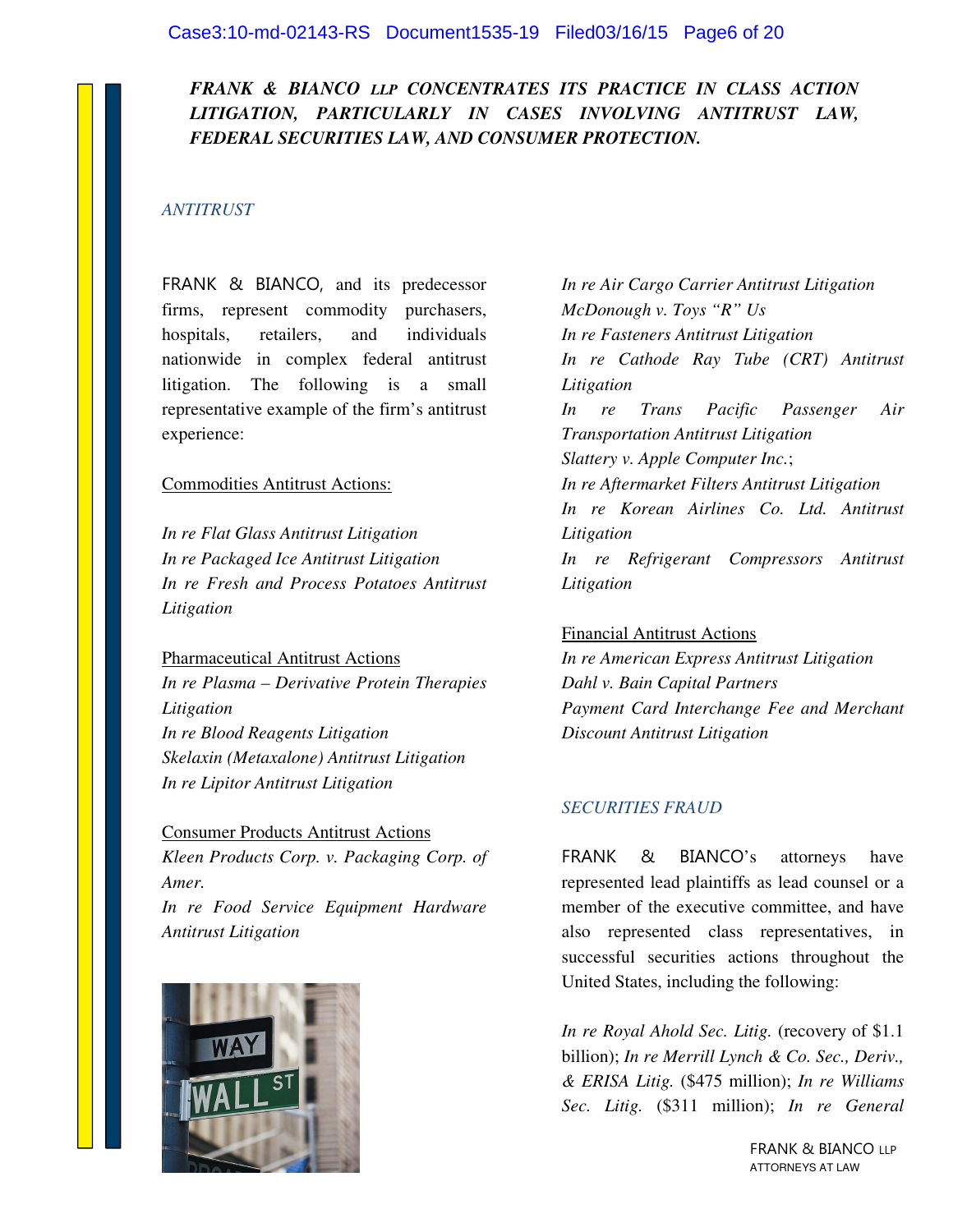#### Case3:10-md-02143-RS Document1535-19 Filed03/16/15 Page7 of 20

*Motors Corp. Sec. Litig.* (\$303 million); *In re Merrill Lynch & Co., Inc. Research Reports Sec. Litig.* (\$125 million); *In re New Century Corp. Sec. Litig.* (\$125 million); *In re JWP Inc. Sec. Litig.* (\$40 million); *In re Picture-Tel Inc. Sec. Litig.* (\$14 million); *In re Marion Merrell Dow Inc. Sec. Litig.* (\$14 million); *LaVallie v. Owens-Corning Fiberglas Corp.* (\$10 million); *Lowry v. Andrx Corp.* (\$8 million); *In re Xybernaut Corp. Securities MDL Litigation* (\$6.3 million); *Brody v. Zix Corp.* (\$5.6 million); *In re ContiFinancial Sec. Litig.* (\$5.5 million); *In re EIS Int'l Inc. Sec. Litig.* (\$3.8 million); *In re Quintiles Transnational Sec. Litig.* (\$3 million).

The firm is currently lead or co-lead counsel, a member of the executive committee, or counsel to a class representative in many cases, including the following:

*In re Vivendi Universal, S.A. Sec. Litig.; In re Royal Bank of Scotland Group PLC Sec. Litig.; In re Deutsche Bank AG Sec. Litig.; Scott v. ZST Digital Networks;* and *In re Stillwater Capital Partners.*

FRANK & BIANCO's attorneys have also represented institutional plaintiffs in individual actions against Credit Suisse Securities (U.S.A.), Deutsche Bank Securities, AOL Time Warner, and Royal Dutch Petroleum for violations of state and federal securities laws.

#### *SHAREHOLDER RIGHTS AND DERIVATIVE ACTIONS*

FRANK & BIANCO is very active litigating actions on behalf of companies against their officers and directors for breach of fiduciary duties or against third parties for breach of contract. FRANK & BIANCO's attorneys are also currently representing shareholders of Celera Corp. against certain of its officers and directors for breaches of fiduciary duty arising out of a takeover of Celera Inc.; and is a member of the Executive Committee representing shareholders against El Paso Corporation against certain of its officers and directors.

FRANK & BIANCO's attorneys are or have been lead or co-lead counsel or represented a plaintiff in derivative actions for the benefit of Krispy Kreme Doughnuts, Inc., nVidia Corp., Arbitron, Inc., The Limited, Inc., Gilman and Ciocia, Inc., Ambac Financial Group, Inc., Norland Medical Systems, Equinix, Inc, First Marblehead Corp., Barnes & Noble Inc, and many others.



FRANK & BIANCO is also active representing shareholders of companies being acquired for inadequate takeover consideration or failure to maximize shareholder value.

FRANK & BIANCO's attorneys were lead counsel or represented shareholders in cases involving Smart Modular Technologies, Inc; Gymboree Corp; Claire's Stores, Inc.,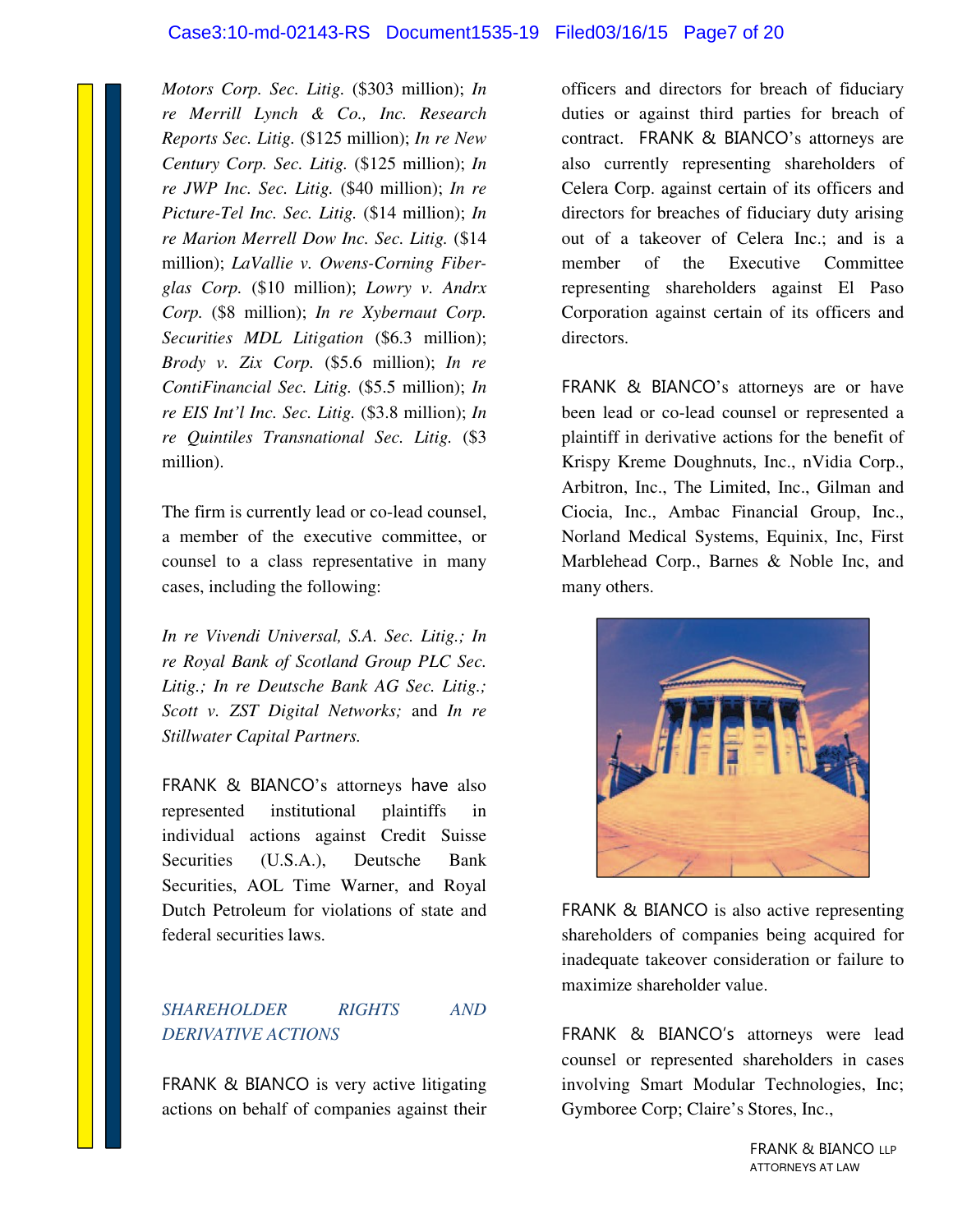Charlotte Russe Holding, Inc., BJ Services, Co., Hearst-Argyle Television, Inc., Sirna Therapeutics, Inc., Chaparral Resources, Inc., The Topps Company, Inc., Genentech, Inc., Jacuzzi Brands, Inc.; Burlington Northern Santa Fe; Black & Decker Inc., 3Com Corp.; Alcon, Inc., XTO Energy, Inc.; Continental Airlines, Inc.; Facet Biotech Corp.; Infogroup Inc.; Double-Take Software, Inc.; Iowa Telecom. Serv., Inc.; Maine & Maritimes Corp.; Millipore Corp.; ATC Tech. Corp.; Abraxis Bioscience Inc.; Trubion Pharmaceuticals, Inc.; Pactiv Corp.; Polymer Group, Inc.; Citadel Broadcasting Corp.; Hewitt Associates, Inc.; Thermadyne Holdings Corp.; Wainwright Bank & Trust Co.; Jo-Ann Stores, Inc.; NYMagic, Inc.; NYSE Euronext; Smurf it-Stone Container Corp.; RAE Systems, Inc.; Actel Corp.; ArcSight, Inc.; Pride Int'l Inc.; Nat'l Semiconductor Corp.; OptionsXpress Corp.; LaBarge, Inc.; K-Sea Trans. Partners, LLC; Frontier Oil Corp.; Emergency Medical Services Corp.;



Tomotherapy Inc.; Del Monte Foods Co.; Warner Music Group Corp.; Int'l Coal Group; Ness Techs., Inc.; Lawson Software, Inc.; California Pizza Kitchen, Inc.; Allied Healthcare, Inc.; and Interactive Data Corp.

#### *CONSUMER PROTECTION*

In the consumer protection area, FRANK & BIANCO's attorneys have represented consumers in class actions in various roles including lead counsel involving, *inter alia*, data breaches of consumer accounts and stolen personal and financial information, wrongful reduction or cancellation of home equity lines of credit by major U.S. banks; defective parts on automobiles, mold in front-loading washing machines; wrongful billing practices and poor service by wireless communications providers; wrongful billing practices by credit card companies, banks and retailers; problems with appliances and their installation; mislabeling of imported olive oil; mislabeling of domestic pasta; brokerage fees imposed with no or insufficient notice; Medicaid overcharges; and faulty automobile seat heaters.

FRANK & BIANCO is currently prosecuting several consumer protection actions. In *Nettleton et al v. Ford Motor Co. et al.*, FRANK & BIANCO is co-lead counsel in a class action law suit on behalf of a nationwide class of purchasers of certain Ford vehicles. The action alleges that Ford knew that certain Ford vehicles contained a defect that would cause the rear tailgate to crack, frequently outside of the warranty period. According to plaintiffs, Ford refused to repair that crack at its expense, regardless of whether the crack occurred within or outside of the warranty period. Plaintiffs seek compensation for the damage that the defect caused. This action is currently pending in the United States District Court, Northern District of California.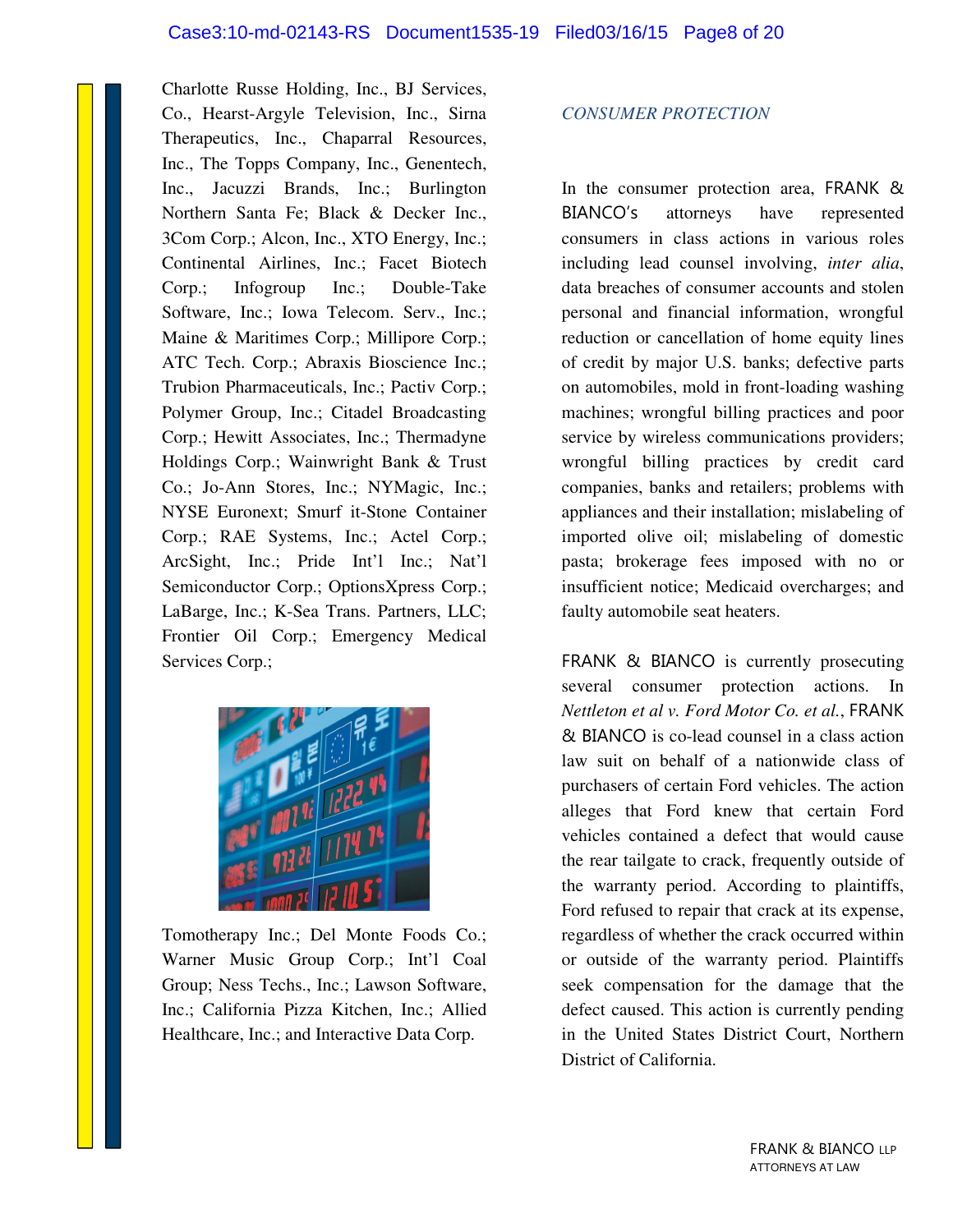#### Case3:10-md-02143-RS Document1535-19 Filed03/16/15 Page9 of 20

In *Walker v. Discover Corp.*, FRANK & BIANCO represented a class of consumers who were overcharged for payment protection products on their credit cards. The case settled for more than \$10 million.

In *Connolly v. Sony, et al.*, FRANK & BIANCO filed a class action law suit on behalf of a nationwide class of users of Sony's PlayStation Network ("PSN"). Plaintiff alleges that subsequent to a security breach of the PSN in April 2011, Sony failed to promptly inform customers that hackers had accessed users' sensitive personal information, leaving them vulnerable to identify theft and fraud. Moreover, without any notice to its customers, Sony shut down the PSN for nearly one month which prohibited customers from accessing a multitude of services they had paid for including, but not limited to, Netflix and Hulu. The action is currently being litigated.

Among its cases of note, FRANK & BIANCO's attorneys recovered benefits worth \$40 million in *Naevus Int'l v. AT&T Corp.*, a consumer class action brought in New York State Supreme Court on behalf of consumers who subscribed to AT&T's Digital One Rate wireless service. In 2005, the firm settled with Volkswagen of America, forcing a recall of all 2003 and 2004 Volkswagen Jettas for faulty automobile seat heaters.

In *Sclafani v. Barilla America, Inc.*, a consumer class action brought in New York State Supreme Court on behalf of consumers who purchased Barilla brand pasta, FRANK & BIANCO's attorneys successfully argued that Barilla's packaging misled consumers into believing the company's pasta was made in Italy, obtaining a reversal of a trial court dismissal.



Similarly, in *Lomenzo v. Bertolli USA Inc.*, a consumer class action brought in New York State Supreme Court on behalf of consumers who purchased Bertolli brand olive oil, FRANK & BIANCO's attorneys successfully argued that Bertolli's labeling misled consumers into believing the company's olive oil was Italian.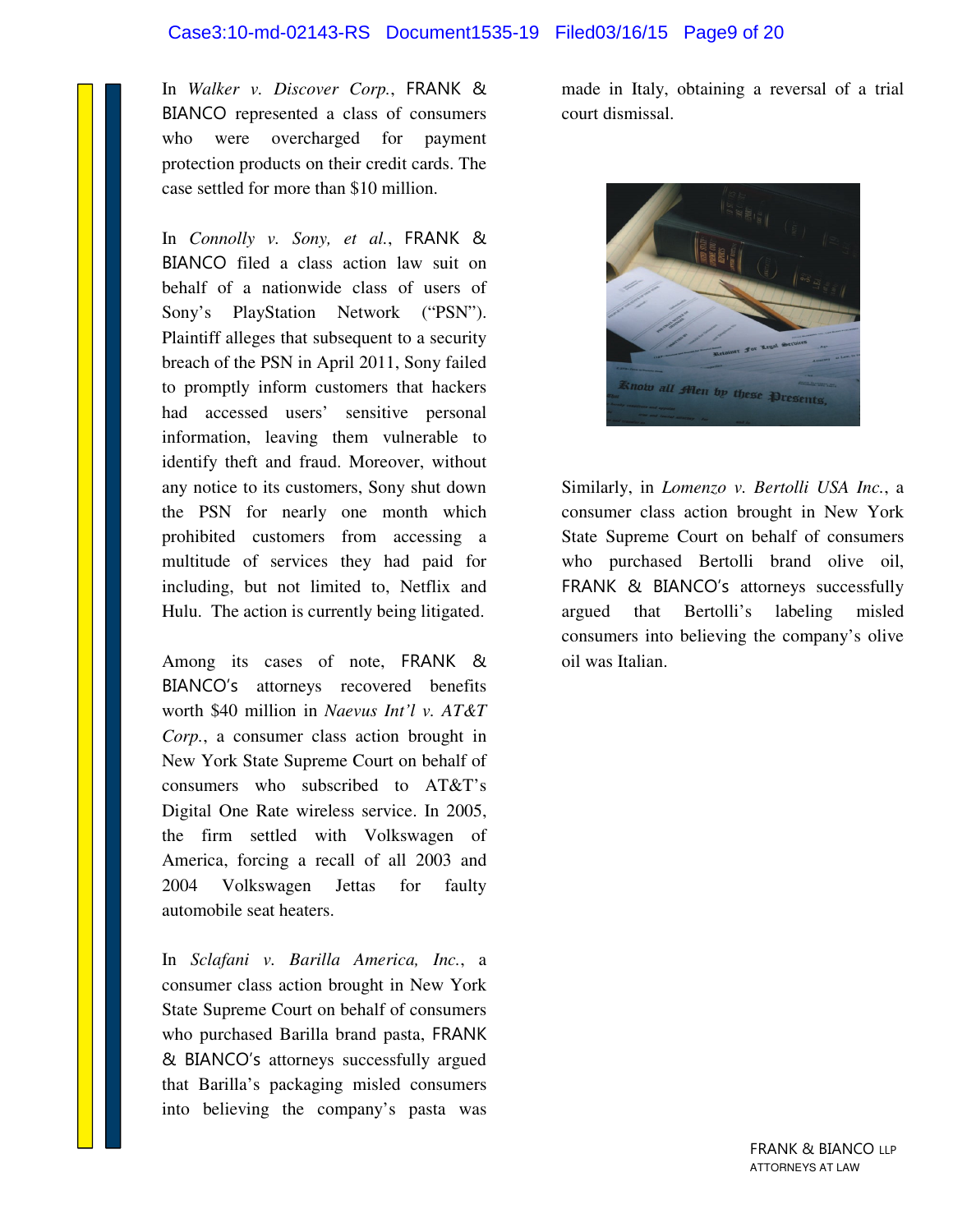#### *JUDICIAL COMMENDATIONS*

*Kosseff v. Gilman & Ciocia, Inc.*, C.A. No. 188-MG (Del. Ch. Oct. 31, 2008), in which the Court stated "I note that plaintiff's attorneys are capable of sophisticated corporate litigation and have a good reputation within the bar."

*In re Merrill Lynch & Co., Inc. Research Reports Sec. Litig.*, 246 F.R.D 156, 164, 174 (S.D.N.Y. 2007), in which the Court commended FRANK & BIANCO attorney's "skillful and zealous representation over a six-year period," and finding the "high quality of representation provided by Lead Counsel is evident from the extensive record of this case."

*In re General Motors Corp. Sec. Litig.*, 05- CV-8088 (S.D.N.Y. 2006), in which the Court, before appointing the firm lead counsel, stated: "we know Mr. Frank very well, so they are both esteemed and experienced attorneys in these matters, and I don't think anybodycould go wrong with either one of them to be honest with you."

*In re Credit Suisse First Boston Corp. (Agilent Tech. Inc.) Analyst Reports Sec. Litig.*, 431 F.3d 36 (1st Cir. 2008), in which the First Circuit stated the plaintiffs were "ably represented."



*Kinney v. Metro Global Media, Inc.*, 170 F. Supp. 2d 173 (D.R.I. 2001), in which the court expressed an "appreciation for how difficult this case was for all sides, for how hotly contested many of the issues in this case were from the get-go and how reaching a settlement, given all of those considerations, was particularly difficult; so I commend all of you for persevering in the efforts that you made toward reaching a settlement . . . [and] for achieving what I find to be a fair, adequate and reasonable result[.]"

*Miller v. Bonmati*, Del. Ch., C.A. No. 15849, Lamb, V.C. (Del. Ch. March 18, 1999), in which the Court stated "I am quite pleased by the work that was done by the plaintiffs' counsel. They seem to have done a very professional job of dealing with a difficult situation and have obtained, from everything I can ascertain from the record in front of me, quite a beneficial settlement that gives an opportunity for this situation to work itself out."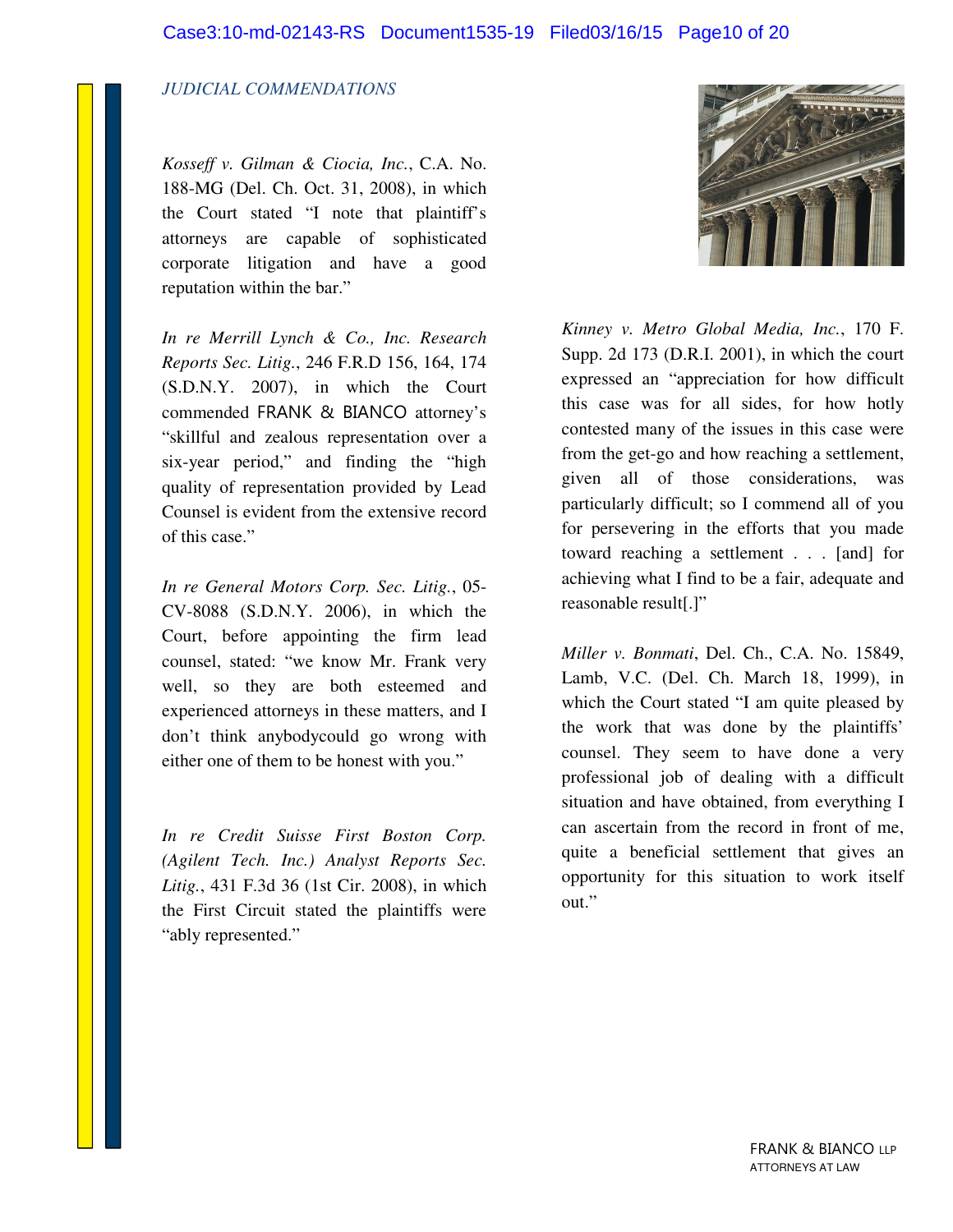**MARVIN L. FRANK,** was admitted to the bars of New York, New Jersey, and the United States District Court for the District of New Jersey in 1991, the United States District Courts for the Southern and Eastern Districts of New York in 1992, the Second Circuit in 1998, the Seventh Circuit in 1999, the United States Supreme Court in 2004, the District of Nebraska in 2005, the Eastern District of Michigan in 2006, the Northern District of Texas in 2006, the Western District of New York in 2008, and the Northern District of Illinois in 2008. Mr. Frank graduated with a Bachelor of Arts degree from The City College of New York in 1969, a Master of Business Administration degree from Bernard M. Baruch College in 1974, and received his Juris Doctor degree, *magna cum laude*, from New York Law School in 1991. At New York Law School, he received the Kaplun Foundation Award For Academic Excellence.

Mr. Frank's major cases include *In re General Motors Corp. Sec. Litig.*, 05-CV-8088 (S.D.N.Y.), in which the Court, before appointing the firm lead counsel, stated "we know Mr. Frank very well, so they are both esteemed and experienced attorneys in these matters, and I don't think anybody could go wrong with either one of them to be honest with you"; *Kosseff v. Gilman & Ciocia, Inc.*, C.A. No. 188-MG (Del. Ch. Oct. 31, 2008), in which the Court stated "I note that plaintiff 's attorneys are capable of sophisticated corporate litigation and have a good reputation within the bar"; *Sclafani v. Barilla*

*America, Inc.*, 2004-03542 (N.Y. App. Div.), in which Mr. Frank successfully argued before the Supreme Court's Appellate Division that General Business Law § 349(d) did not establish a complete defense to a plaintiff's allegation that Barilla's packaging misled consumers into believing the company's pasta was made in Italy, obtaining a reversal of a trial court dismissal; *Miller v. Bonmati*, Del. Ch., C.A. No. 15849 (Lamb, V.C.) (Del. Ch. Mar. 18, 1999), in which the Court stated, while approving a \$9.9 million recovery: "I am quite pleased by the work that was done by the plaintiffs' counsel. They seem to have done a very professional job of dealing with a difficult situation and have obtained, from everything I can ascertain from the record in front of me, quite a beneficial settlement that gives an opportunity for this situation to work itself out."; *In re JWP Inc. Sec. Litig. (S.D.N.Y.) (\$40 million recovery); In re Marion Merrell Dow Inc. Sec. Litig*. (W.D. Mo.) (\$14 million); *In re PictureTel Inc. Sec. Litig.*  (D. Mass.) (\$14 million); *In re ContiFinancial Sec. Litig.* (S.D.N.Y.) (\$5.5 million); *In re EIS International, Inc. Sec. Litig.*, 97-cv-813 (D. Conn. 2006), in which the Court stated: "I wanted to compliment counsel . . . We have been together quite a long time in the case and I appreciate all the fine legal work that you've done."; and *In re Quintiles Transnational Sec. Litig.*  (M.D.N.C.) (\$3 million).

Mr. Frank is the Vice President of the Institute for Law and Economic Policy (ILEP), a public policy research and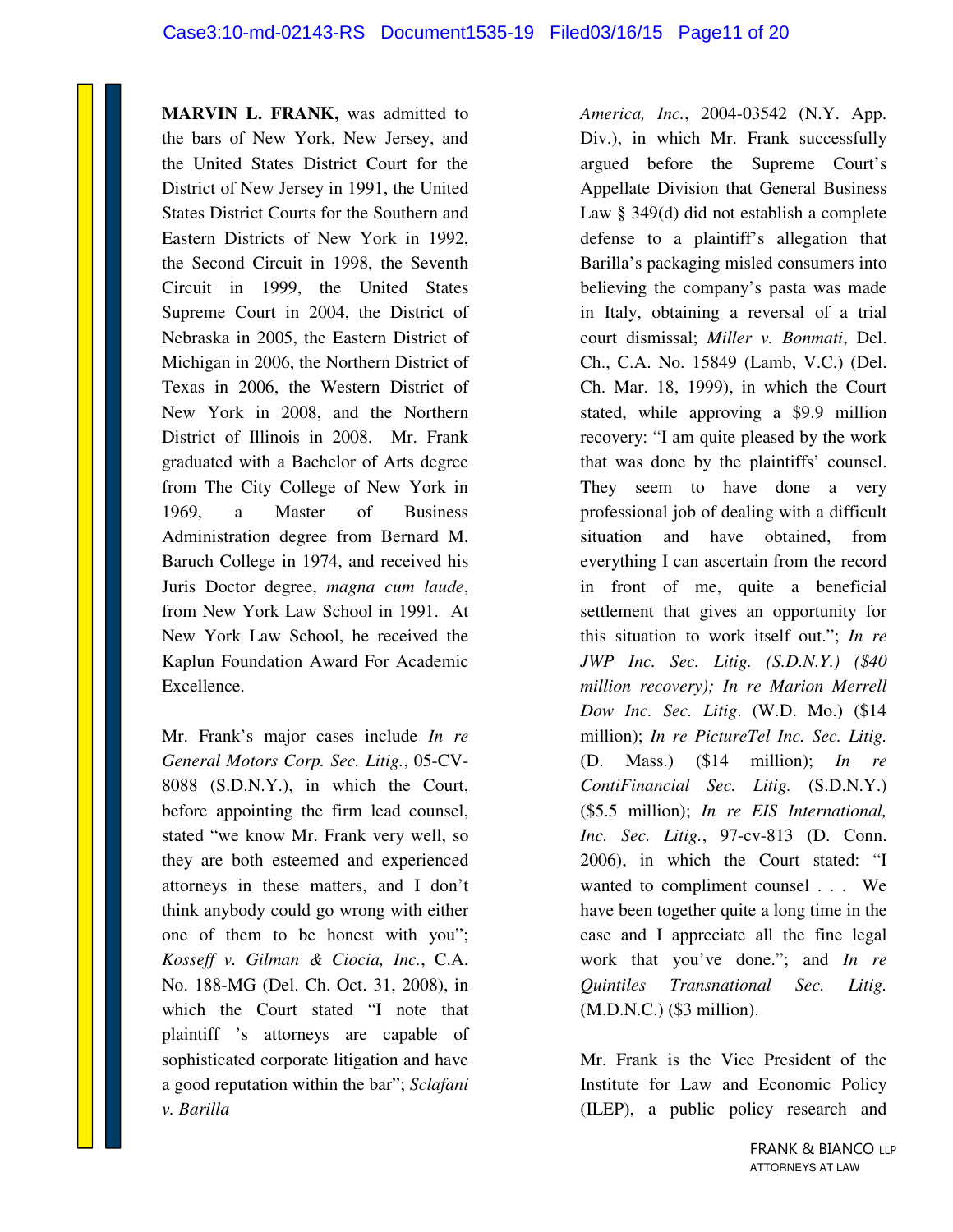#### Case3:10-md-02143-RS Document1535-19 Filed03/16/15 Page12 of 20

educational foundation established to preserve, study, and enhance access to the civil justice system by shareholders and consumers and was Vice President of the Emerald Green Property Owners Association in Rock Hill, New York.

Mr. Frank co-wrote *Securities Class Actions: Improving Corporate Governance Through Accountability*, INTERNATIONAL BAR ASSOCIATION SECURITIES LAW COMMITTEE NEWSLETTER (Aug. 2010), and co-wrote *Staying Derivative Actions Pursuant to PSLRA and SLUSA*, NEW YORK LAW JOURNAL (Oct. 21, 2005) and the SECURITIES REFORM ACT LITIGATION REPORTER, Vol. 20, No. 3 (Dec. 2005). Mr. Frank has been a panelist at the Barcelona Bar Association Conference on class actions in Barcelona, Spain; a panelist at the American Banker's Association Operations Conference for Securities, Brokerage & Trust in Memphis, Tennessee; a panelist at the Magenta One Conference for Securities and Trust on the Isle of Jersey, United Kingdom; and a panelist at the Global Pensions' Conference on Shareholder Responsibility and Class Action Law in London.



 FRANK & BIANCO LLP ATTORNEYS AT LAW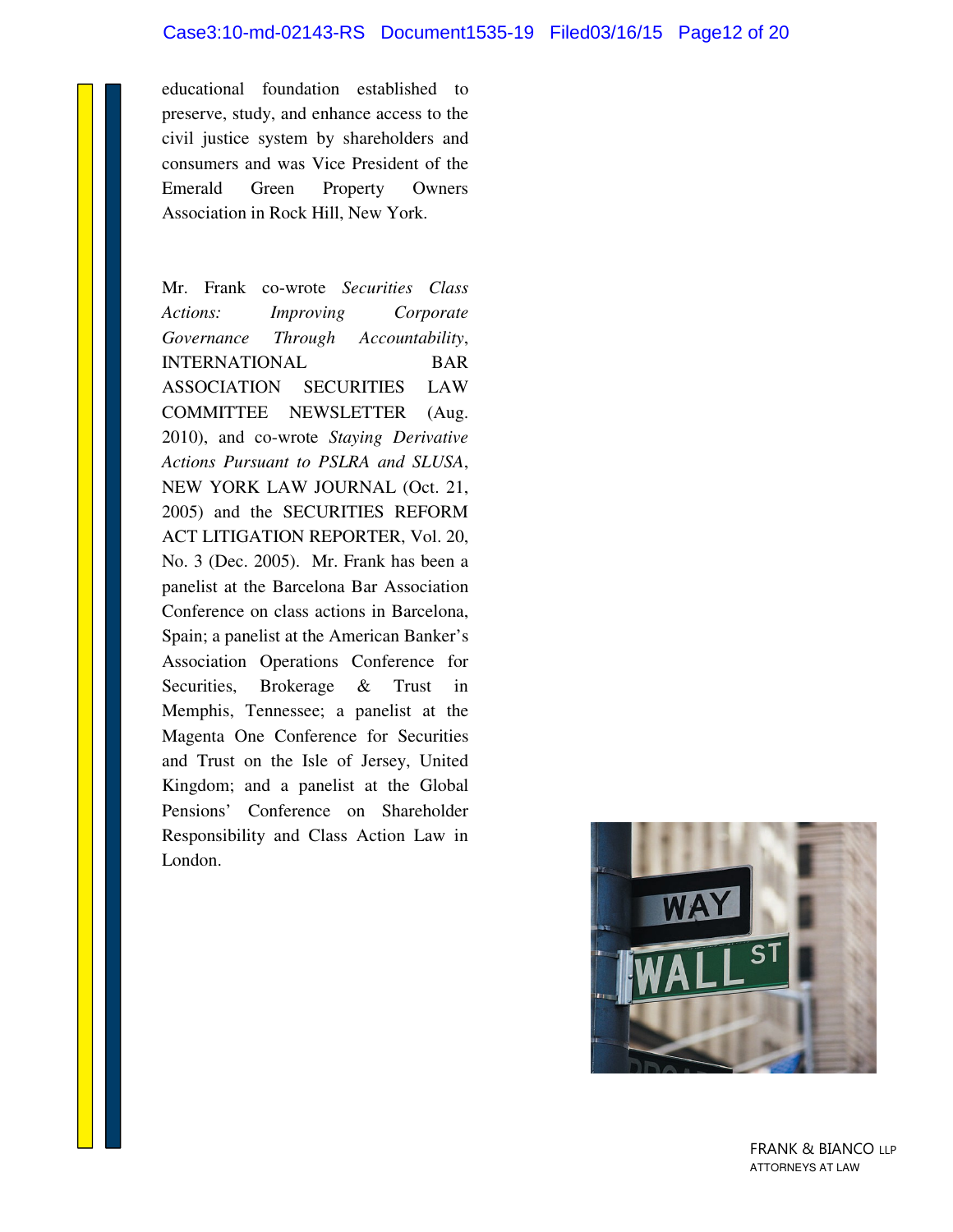**BENJAMIN BIANCO,** a partner, was admitted to the New York bar in 2003, the Southern and Eastern Districts of New York in 2005, and the District of Colorado in 2009. He received his Juris Doctor Degree, *cum laude*, in 2002 from Brooklyn Law School, and a Bachelor of Arts from Gonzaga University in 1998. Prior to joining FRANK & BIANCO in September 2010, Mr. Bianco spent the prior two and half years in the civil prosecution of antitrust and securities fraud class actions at Labaton Sucharow LLP. Mr. Bianco began his career at O'Melveny & Myers LLP and Sidley Austin LLP, where he practiced complex commercial litigation, including numerous antitrust and securities actions in state and Federal courts, before the SEC, and international arbitration panels.

Mr. Bianco represents clients in all types of complex litigation including matters concerning violations of federal and state antitrust and securities laws, corporate governance, and unfair and deceptive trade practices, including consumer fraud.



Mr. Bianco is also a member of the leadership team prosecuting *Scott v. ZST Digital Networks, Inc*. (C.D. Cal.), a federal securities class *action; Page v. BJ's Wholesale Club, Inc.* (Del. Ch.), a shareholder derivative action; and *In re Marine Prods. Antitrust Litig.* (C.D. Cal.).

In addition, Mr. Bianco is currently a member of the teams prosecuting *Nettleton, et al., v. Ford Motor Company*  (N.D. Cal.); *In re Rough Rice Commodity Litig*. (N.D. Ill.); *In re NCAA Student-Athlete Name & Likeness Licensing Litig*. (N.D. Cal.); *Kleen Prods Corp. v. Packaging Corp. of America* (N.D. Ill); *In re Air Cargo Shipping Servs. Antitrust Litig*. (E.D.N.Y.); and *In re Aftermarket Filters Antitrust Litig.* (N.D. Ill). Mr. Bianco was also a leading member of the teams that reached successful settlements in *In re Flat Glass Antitrust Litig. II*  (W.D. Pa.); *In re NovaGold Resources Inc. Securities Litig.* (S.D.N.Y.); and *In re Oppenheimer Funds, Inc. Securities Litig.*  (D. Colo.).

Mr. Bianco recently co-wrote an article on "Recent Developments in Class Arbitration," published in the Mealey's Litigation Report (Sept. 17, 2009).

Mr. Bianco is the founding member and President of Gonzaga University's New York City Alumni Chapter.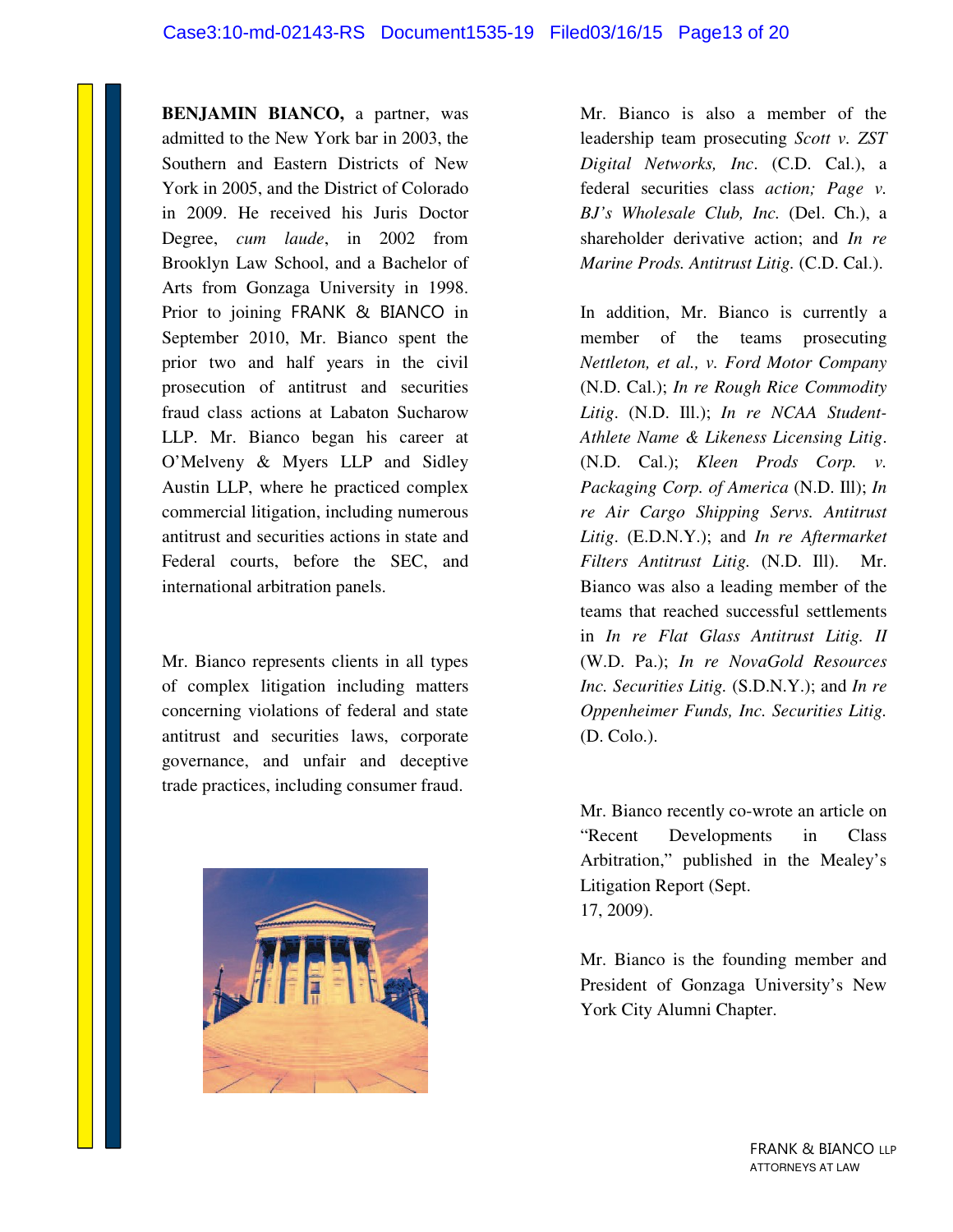#### Case3:10-md-02143-RS Document1535-19 Filed03/16/15 Page14 of 20

**GREGORY A. FRANK,** a partner, prosecutes complex class action litigation, specializing in antitrust, securities, breach of contract, and consumer fraud actions. Mr. Frank represents aggrieved clients of all sizes, nationwide.

Mr. Frank presently represents several large non-profit hospitals for damages they suffered as a result of an alleged antitrust conspiracy to limit the supply of life saving plasma-derivative protein therapies in *In re Plasma-Derivative Protein Therapies Antitrust Litigation*, No. 09-7666 (N.D. Ill.). Mr. Frank also represents the class plaintiff in *In re Optical Disk Drive Antitrust Litigation*, No. 3:10-MD-2143 (N.D. Cal.), a case alleging the unlawful price fixing of disk drives for CDs, DVDs, and Blu-ray by their manufacturers, which include Sony, Panasonic, and Hitachi. In addition, Mr. Frank represents purchasers of containerboard products, such as corrugated boxes, against the manufacturers of those products in *Kleen Products LLC v. Packaging Corp. of America*, *et al.*, No. 1:10-cv-5711 (N.D.  $III.$ ).

As a member of the American Society of Pharmacy Law, Mr. Frank is involved in the prosecution of numerous other large scale antitrust actions pertaining to pharmaceuticals and medical devices, including *Skelaxin (Metaxalone) Antitrust Litigation*, 1:12-md-02343 (M.D. Tenn.); *In re Lipitor Antitrust Litigation*, No. 12- 2389 (D.N.J.); and *In re: Photochromatic Lens Antitrust Litigation*, No. 10-md-02173-JDW-EAJ (M.D. Fla.).

Mr. Frank represented the American depository receipt ("ADR") Class Representative in a securities fraud class action against Vivendi Universal in *In re Vivendi Universal, S.A. Sec. Litig*., No. 02-cv-5571 (S.D.N.Y.), where in January 2010 the jury returned a verdict that at the time had an estimated value of up to \$9 billion, placing it amongst the highest security action recoveries of all time. In July 2013, Mr. Frank obtained a settlement of \$1.7 million on behalf of the securities purchasers of ZST Digital Networks, Inc., in *Scott v. ZST Digital Networks Inc., et al.*, No. 11-cv-3531(GAF) (C.D. Cal.). Approval of the settlement is pending before the court.

A Member of the Alumni Council of Dartmouth College, President of the Dartmouth College Club of New York, and Chairman of the Young Lawyer's Advisory Committee of the Dartmouth Lawyer's Association, Mr. Frank received his A.B. from Dartmouth College.

Mr. Frank received his J.D. from the Georgetown University Law Center, where he was a member of The Tax Lawyer, published by the American Bar Association Section on Taxation and edited by Georgetown Law. Previously, Mr. Frank interned for the Division of Enforcement of the Public Company Accounting Oversight Board conducting Sarbanes-Oxley compliance, as well as for the Foreign Service division of the State Department, wherein he had Secret Security Clearance.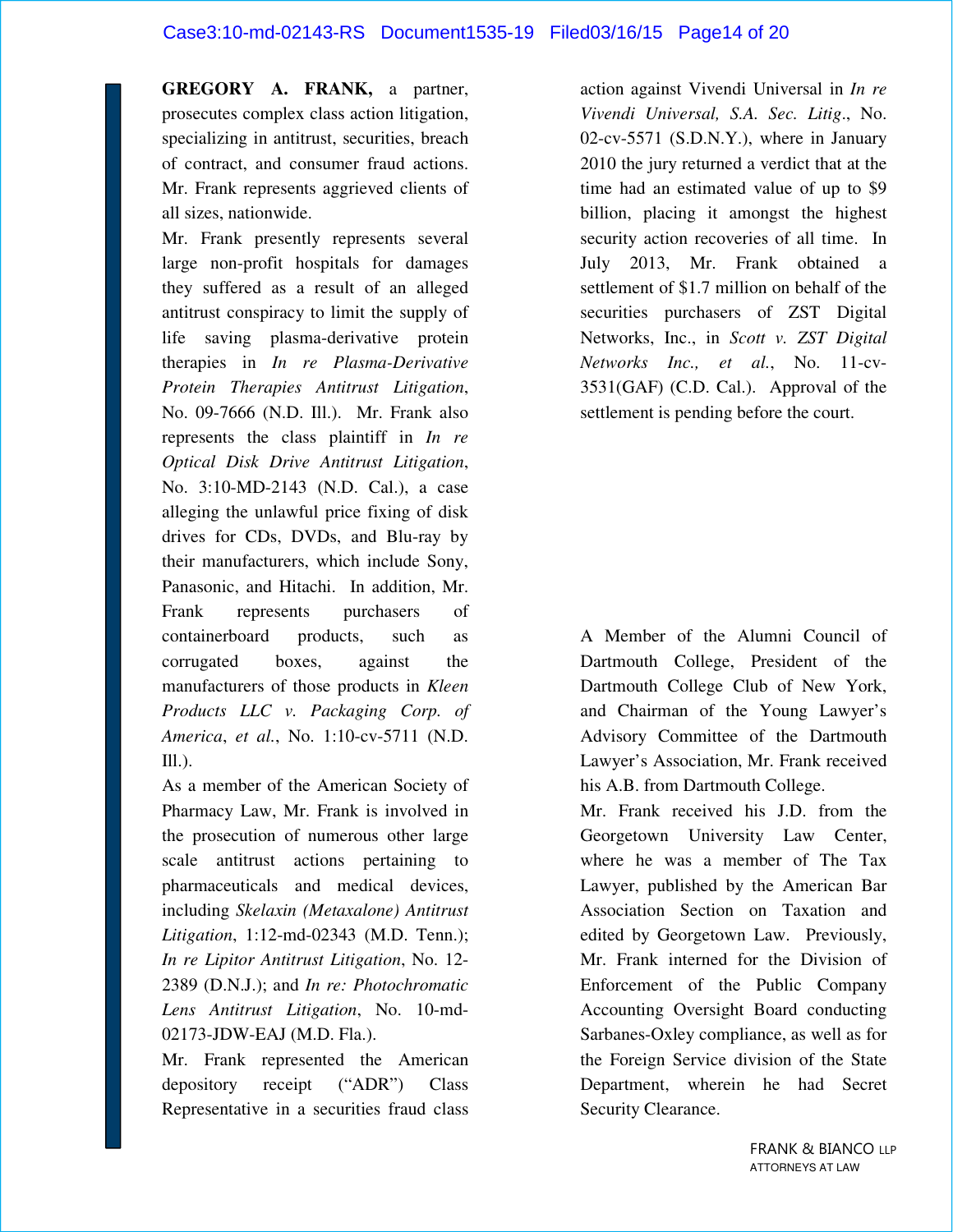#### Case3:10-md-02143-RS Document1535-19 Filed03/16/15 Page15 of 20

**BRIDGET V. HAMILL** represents clients in complex class action litigation, including consumer fraud, securities, antitrust, and mass tort actions. She is currently prosecuting *In re Ford Tailgate Litigation* (N.D. Cal.), *Crupar-Weinmann v. Paris Baguette America, Inc.* (S.D.N.Y.), and *Fullwood v. Wolfgang's Steakhouse, Inc.* (S.D.N.Y.).

Ms. Hamill has prosecuted numerous class actions alleging violations of the federal securities laws, including: *In re Williams Sec. Litig* (N.D. Ok.); *In re Merrill Lynch & Co., Inc. Research Reports Sec. Litig.*  (S.D.N.Y.); *In re New Century Corp. Sec. Litig.* (C.D. Cal.); *In re Washington Mutual, Inc. Sec. Litig.* (W.D. Wash.); and *Lowry v. Andrx Corp.* (S.D. Fl.)

Actions representative of Ms. Hamill's antitrust experience include *McDonough v. Toys "R" Us* (E.D. Pa.), *In re Cathode Ray Tube (CRT) Antitrust Litigation* (N.D. Cal.); and *Dahl v. Bain Capital Partners* (D. Mass.). She has also litigated shareholder derivative actions for breach of fiduciary duties, notably *Lauver v. Ordonez* (C.D. Cal.); and *In re El Paso Corporation Shareholder Litig.* (Del. Ch.). Prior to joining FRANK & BIANCO, Ms. Hamill was law clerk to United States Magistrate Judge Mark Falk in the District of New Jersey.

Ms. Hamill is the President of the Board of Trustees of Habitat for Humanity of Hudson County, New Jersey, an affiliate of Habitat for Humanity International.

Ms. Hamill was among the first volunteers to represent a client through the Lawyers Foreclosure Intervention Network, a pro bono project funded by the Federal Reserve Bank of New York and the New

York State Office of the Attorney General, which provides legal assistance to low-to-moderate income homeowners facing foreclosure.

Ms. Hamill received a Juris Doctor degree from Rutgers School of Law (2001) and a Bachelor of Arts from Douglass College of Rutgers University (1985), where she was one of twelve members of her graduating class in the Douglass Scholars Academic Scholarship Program. While attending law school, Ms. Hamill was an employee stock options/stock purchase plan administrator in New York City. Prior to entering law school, Ms. Hamill was a hospital information systems manager in New Jersey.

Ms. Hamill is admitted to the bars of New Jersey (2001), New York (2005), and to the United States District Courts for the Southern District of New York and the District of New Jersey.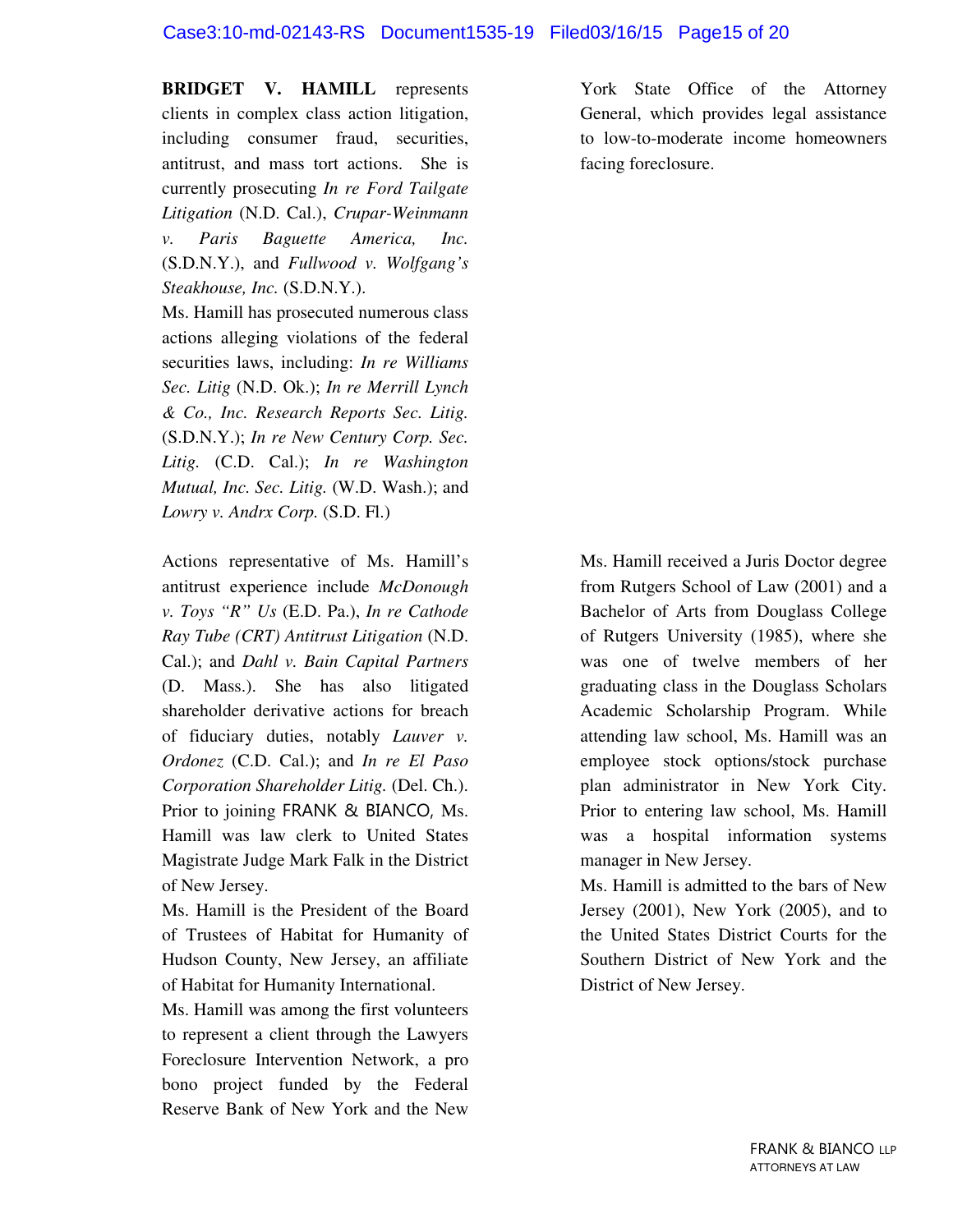#### Case3:10-md-02143-RS Document1535-19 Filed03/16/15 Page16 of 20

**VASILIOS ANGELOS**'s practice focuses on securities, antitrust, and consumer fraud class actions. Examples of Mr. Angelos' experience include a securities class action against Enron, and defense of a large airline against a Justice Department probe related to fuel surcharges.

Presently, Mr. Angelos represents purchasers of containerboard products, such as corrugated boxes, against the manufacturers of those products in Kleen Products LLC v. Packaging Corp. of America, et al., No. 1:10-cv-5711 (N.D. Ill.); and purchasers of Ford vehicles in the Ford Cracked Tailgate Consumer Litigation.

Mr. Angelos received his Juris Doctor from New York Law School and received his Bachelor's degree from St. John's University. He's admitted to practice in New York State and the United States District Courts for the Southern and Eastern Districts of New York. Prior to receiving his Juris Doctor, he was employed as a tax manager and Vice President at one of the major international banks.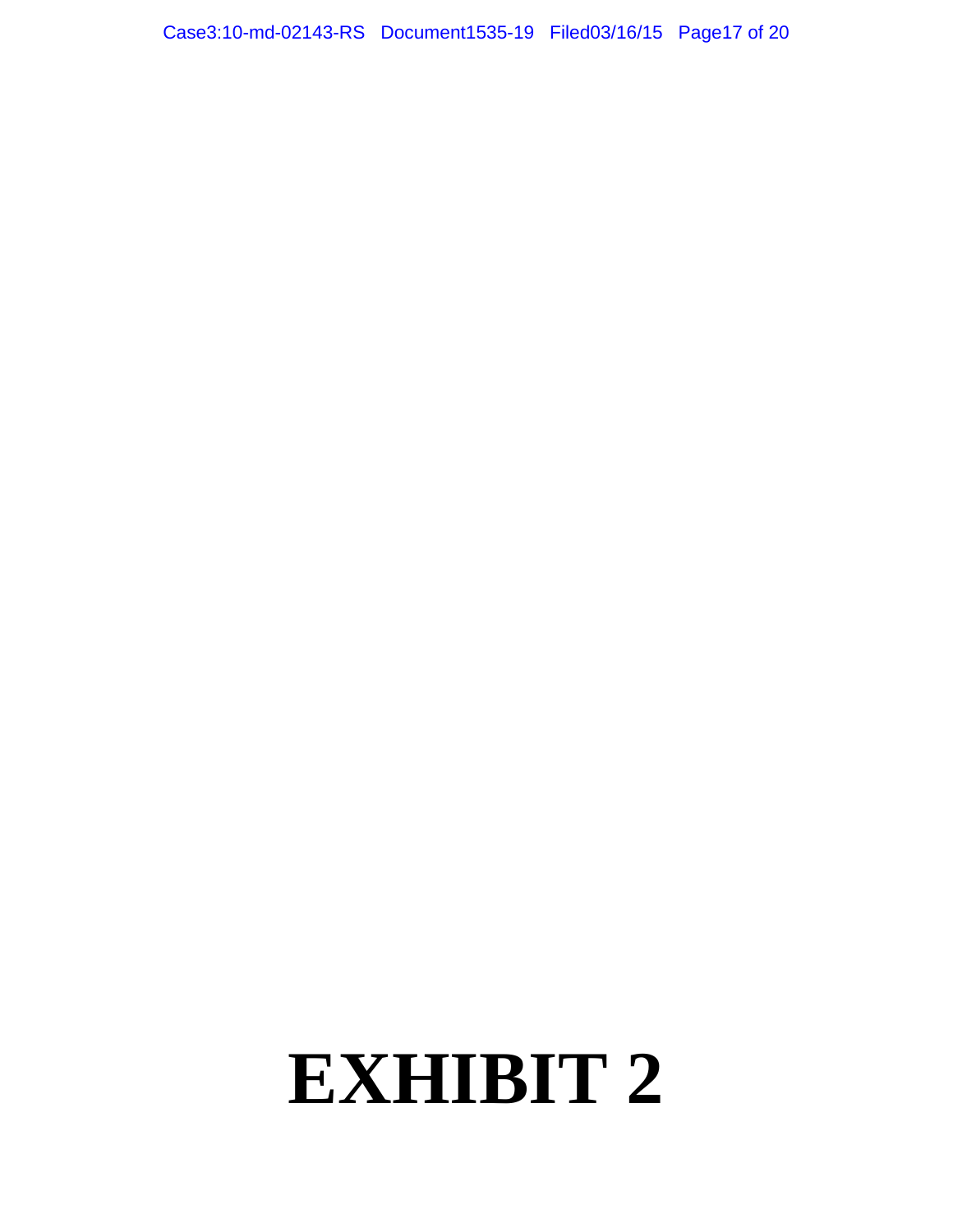#### *In re Optical Disk Drive Antitrust Litigation*, Case No. 3:10-md-2143-RS **FRANK & BIANCO LLP**  Reported Hours and Lodestar January 1, 2013 through December 31, 2014

#### **TIME REPORT**

| <b>NAME</b>           | <b>TOTAL</b><br><b>HOURS</b> | <b>HOURLY</b><br><b>RATE</b> | <b>LODESTAR</b> |  |  |
|-----------------------|------------------------------|------------------------------|-----------------|--|--|
| <b>ATTORNEYS</b>      |                              |                              |                 |  |  |
| Ben Bianco (P)        | 74.00                        | \$800                        | \$59,200.00     |  |  |
| Greg Frank (P)        | 126.80                       | \$500                        | \$63,400.00     |  |  |
| Patrick McGovern (OC) | 210.75                       | \$350                        | \$73,762.50     |  |  |
| Bridget Hamill (A)    | .20                          | \$500                        | \$100.00        |  |  |
|                       |                              |                              |                 |  |  |
| NON-ATTORNEYS         |                              |                              |                 |  |  |
| Dan Cervini (PL)      | 2.10                         | \$200                        | \$420.00        |  |  |
|                       |                              |                              |                 |  |  |
|                       |                              |                              |                 |  |  |
|                       |                              |                              |                 |  |  |
| <b>TOTAL:</b>         | 413.85                       |                              | \$196,882.50    |  |  |

(P) Partner (OC) Of Counsel (A) Associate (PL) Paralegal (LC) Law Clerk